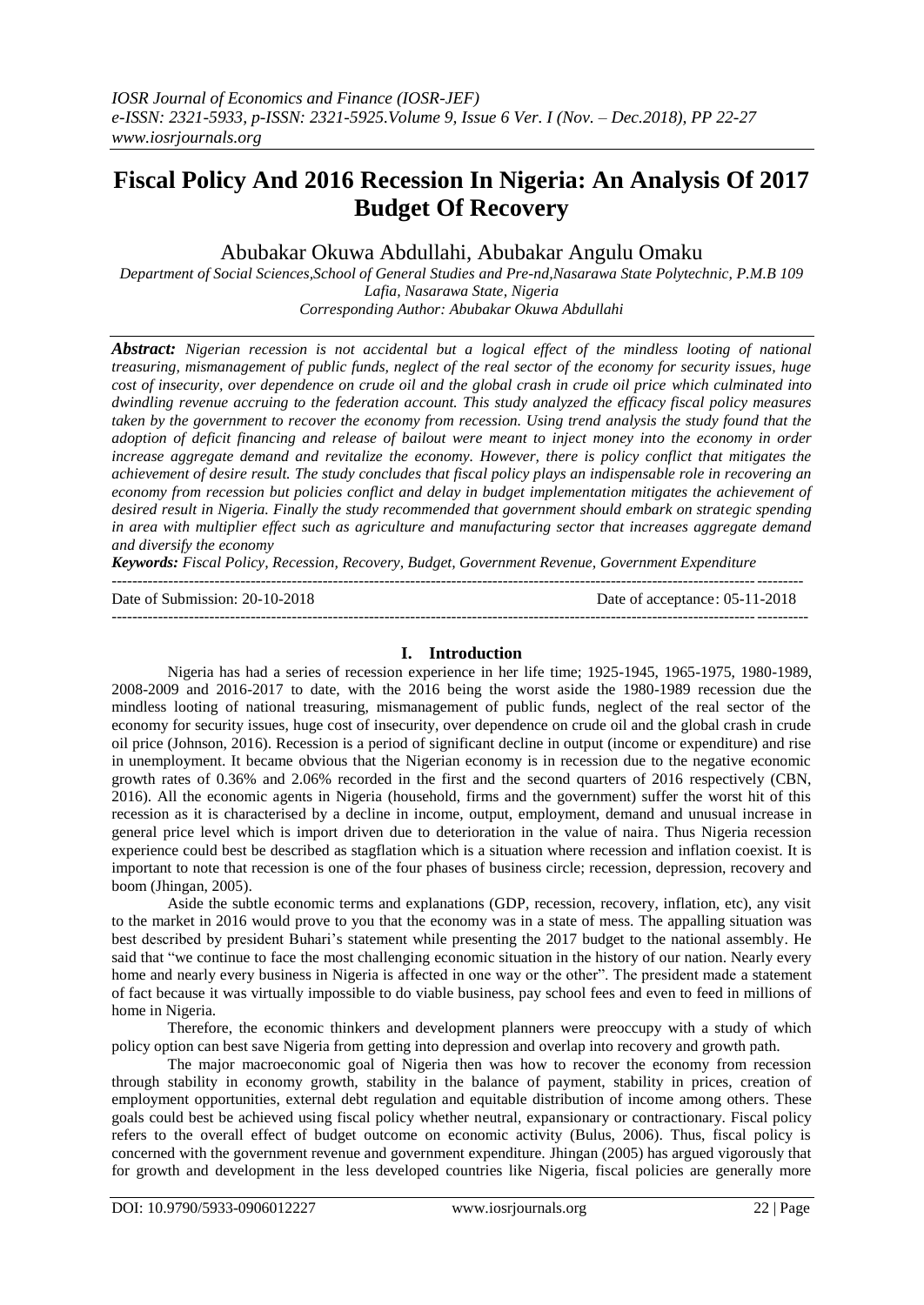effective than monetary policies. This according to him is due largely to the nature of our monetary institutions and markets which are poorly developed and the presence of various structural rigidities such as immobility of factors of production among regions as well as imperfect market structures.

It is a statement of fact that the revenue accruing to the federation account through crude oil export, non oil export and Foreign Direct Investment from 2014-2017 was dwindling due to the global crash in oil price and a decreased in production occasioned by militancy activity in Niger/Delta region, the neglect of non oil sector due to the discovery of oil, and the present insecurity that deter foreign investors. The worst of all is the mind burgling looting of the oil boom revenue that could have been saved for the raining day and the depletion of foreign reserve.

The study will seek answers to the following questions:

- a. How best has government made optimal use of slim revenue through 2017 budget and revamped the economy?
- b. How can government achieve fiscal policy efficacy in Nigeria?
- c. What can government do to avert future slide into recession?

Thus, the study seeks to:

- 1. Analyze how government used allocations in 2017 budget to achieve recovery despite slim revenue
- 2. Examine how effectiveness of fiscal policy can be achieved in Nigeria
- 3. Highlight the critical areas of focus for the government to avert future recession

The study focused on fiscal policies with emphasis on government expenditure and it impacted on the economic recovery and growth of Nigeria using content analysis. However, the research has several limitations which include time, cost and inadequate data for analysis. Notwithstanding these limitations, an attempt is being made by the researcher to make best use of the available data.

## **II. Theoretical Framework and Review of Related Literature**

The study adopt a Keynesian theory which advocate for state intervention in the economic management so as to attain full employment against cyclical recession or depression which is in contrast to the classical economic theory which believes in the say's law. Fiscal policy was invented by John Maynard Keynes during the great depression of the 1930s. Keyne's theory asserted that some microeconomic actions of individuals and firms can lead to aggregate macroeconomic outcomes in which the economy operates below its potential output growth (Keynes, 1939). Keynesian school has suggested measures of ending recession as:

-Massive borrowing and infrastructural spending

- -lower taxes and incentives
- -accommodating monetary policy
- -countercyclical spending and investment
- -acceptance of Natural rate of inflation
- given bailout

Keynes favours injection of money into the economy in the face of recession in order to increase aggregate demand and that any leakage could lead the economy into depression (Jhingan, 2005)

Fiscal policy refers to the overall effect of budget outcome on economic activity (Bulus,2006). Fiscal policy is concerned with the government revenue and government expenditure (Kalra, 2006). According to ogboru (2006), fiscal policy has to do with any decision to change the level, composition or timing of government expenditure or to vary the burden, structure or frequency of tax payment. In this study fiscal policy is seen as the use of budget to influence the level of economic activity through changes in the level of government revenue and government expenditure. Budget refers to an estimate of planned government expenditures and expected revenues (Jhingan, 2005)

Recession refers to the period of decline in gross domestic product (GDP), employment, output, income, demand and investments (Jhingan, 2005). In the same light National Bureau of Economic Research (NBER) defined a recession as a significant decline in economic activity spread across the country, lasting more than a few month, normally visible in a real (GDP), real income, employment, industrial production and wholesale-retail-sales.

### **III. Overview of the Origin of Nigeria Recession**

Nigerian economy is vulnerable to both internal and external shocks with near zero absorptive capacity (Alhassan & Kilishi, 2016). The vulnerability to shocks is due to weak structure of the Nigerian economy characterized by some key features worthy of mention as important background framework. First, the economy is highly mono-cultured. Agriculture has been neglected since the discovery of oil. While proceeds from oil has not been sufficiently channelled to developing other key sectors such as industrial, infrastructural and agricultural sectors. In one perspective, income from oil has been more of a curse than blessing to the Country and in fact the 2016 recession is one of many indications of the curse.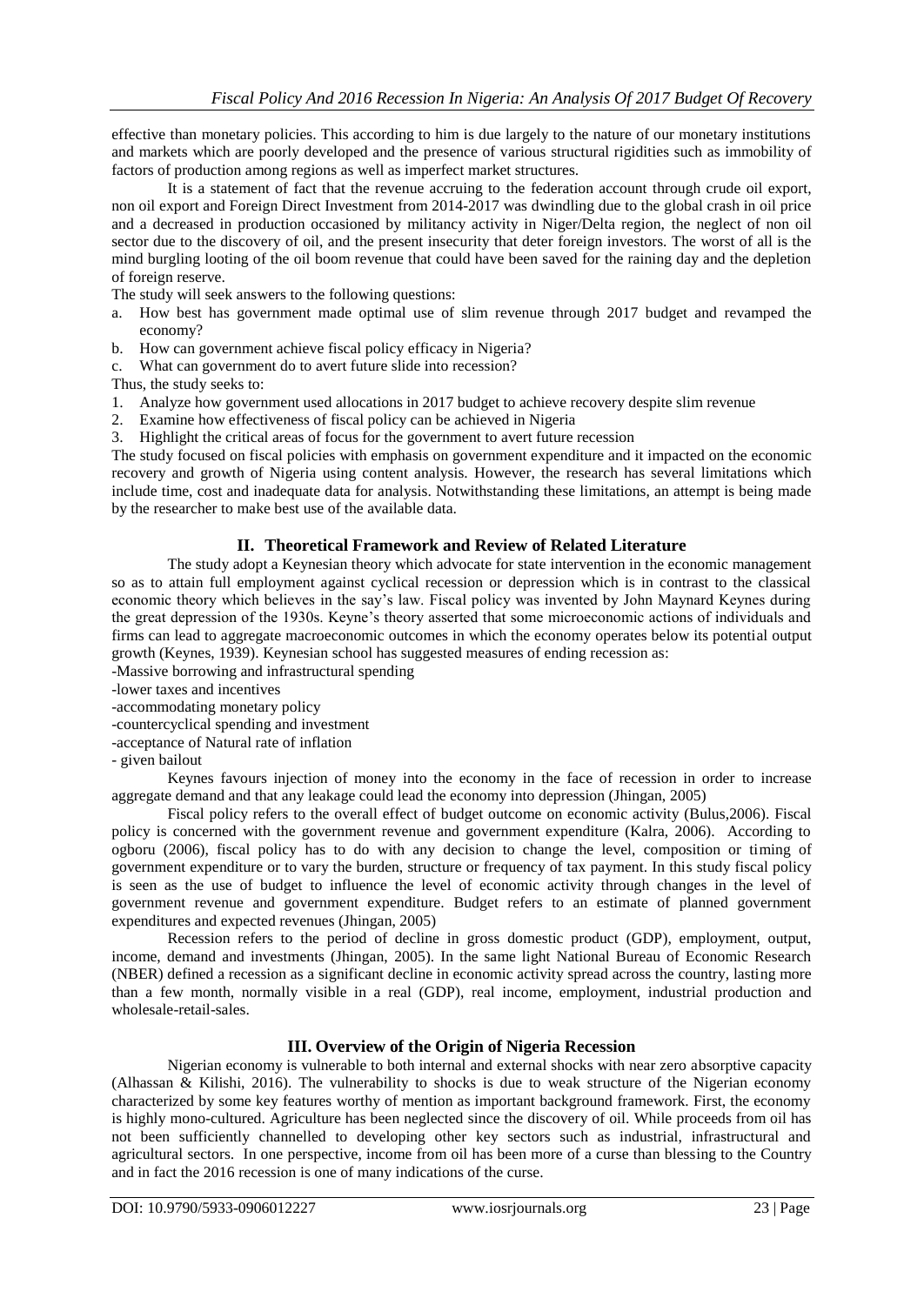Next is the lack of political will to improve the supply side of the economy thereby dipping us into a consumption economy as all eyes are centred on oil (Sanusi, 2016; Babalola, 2016; Emefiele, 2016). Legislations at different tiers of the government concentrate on allocation to each sector with little or no emphasis on production (Supply Side). At Federation Accounts Allocation Committee (FAAC) meetings, discussion is about sharing income and nothing about production, generating values and incomes by different tiers of the government.

Another bent is that, most booms in oil sector translate to rising allowances for political office-holders who in real terms contribute the least (if any) to the economy. This poor governance and poor policy implementation result from weak and extractive political and economic institutions (Babalola, 2016). While political office holders are the fewest in the distribution of populace, they seem to get most of this oil proceeds in relative terms. They have made legislations that guarantee unreasonably high pay for political office holders which is not obtainable elsewhere in the globe. More so at each level, the leader has the discretion to decide how many sub-political office-holders (aids, advisers etc) to engage. With rising population and rising governmental responsibilities, including insecurities, governance becomes more costly on yearly basis thus putting more pressure on our limited resources.

In the same vein, bulk of our income from oil is trapped in personnel cost. Over the years since independence, statistics have shown that recurrent spending across all levels of government in Nigeria has been on the rise for no rationally economic reasons. During campaigns, politicians do campaign with job opportunities. So, on assumption of offices, they employ large number of people, not minding the need assessment. Government staff's figure in Nigeria exhibits one-directional trend, always on rising horizon and this generates high correlation with personnel cost which is being constantly offset predominantly by oil proceeds.

Corruption and sentimental tendencies exhibit probably highest grades in recent time in the history of Nigeria. Relatively lower corruption in the past would mean that resources lost to corruption were lower than what obtains now. Sentiments, by influencing who are appointed and who are charged for corrupt practices means that this economy wastes more money than before and all summed together impose core burdens on the oil money.

The 2016 economic woes was envisage as at June 10, 2013, when the then Minster of Finance and Coordinating Minister for the Economy in Nigeria, Dr Okonjo Iweala stated that despite impressive macroeconomic fundamentals, Nigerian economy was shaky and that drastic steps were needed to save it from imminent collapse (Iweala, 2014). She revealed this at the  $50<sup>th</sup>$  meeting of the 15-member Federal Government Economic Implementation Team held behind closed doors at the Presidential Villa. By the last quarter of 2014, oil price had fallen to a four-year low with New York Mercantile Exchange (NYMEX) December WTI oil futures selling for around \$75 per barrel at that time. With this development, the then Minister of Finance warned that tougher time awaited Nigerian economy. The logic from this inference is that if oil price of around that price range implied a gloomy future for the nation's economy, what will the 2016 oil price hovering between \$40- \$50 per barrel imply?



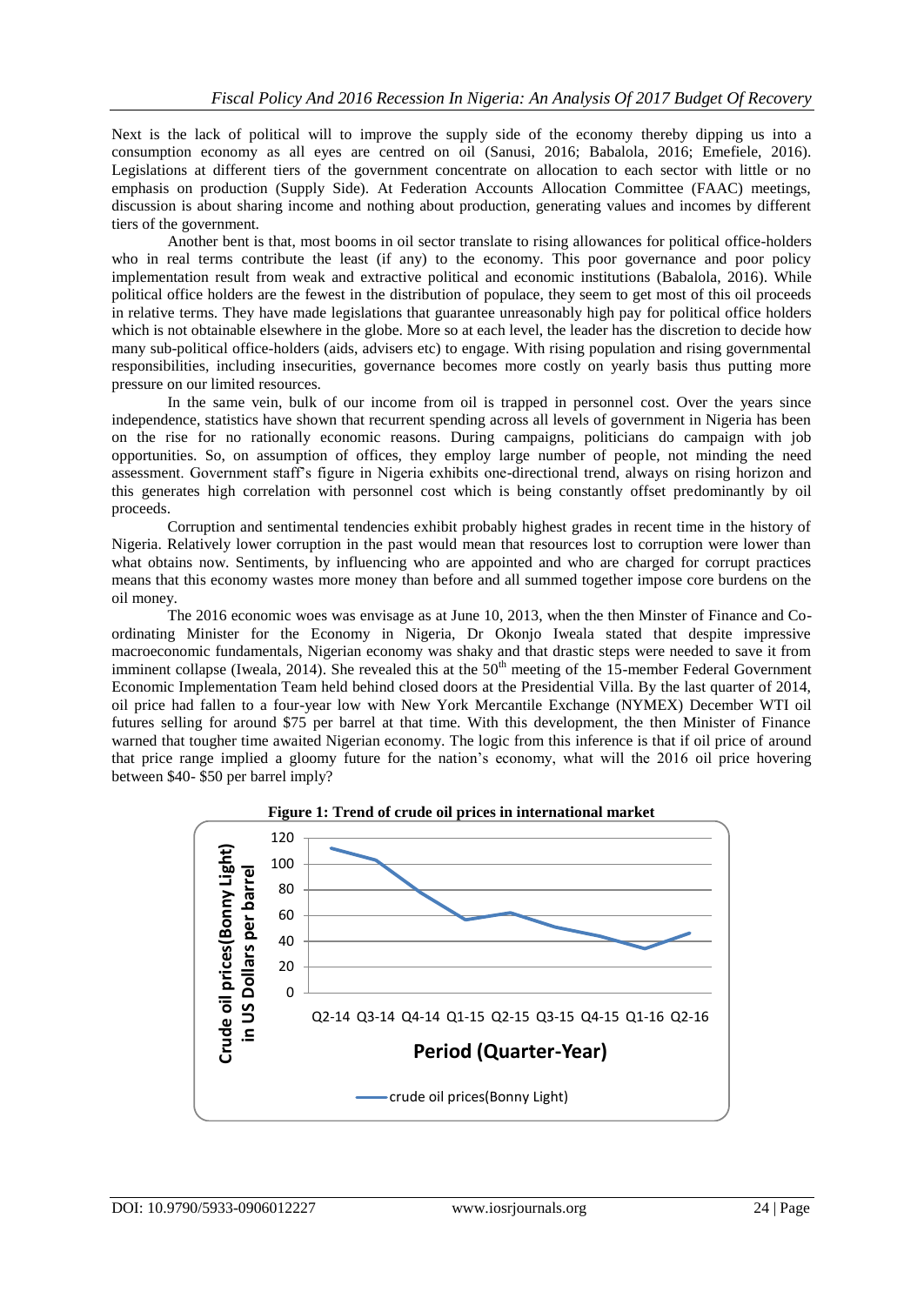# **Source: Authors Computation Using CBN Data.**

Foreign Exchange Reserves declined significantly from about US\$42.8 billion in January 2014 to about US\$26.7 billion June, 2016 due to over 70 percent drop in crude oil price. In terms of monthly inflows, the CBN foreign exchange earnings have fallen from about US\$3.2 billion to current levels of below a billion dollars (Emefiele, 2016).



## **Source: Authors Computation Using CBN Data.**

In terms of crude oil production in Nigeria, there was a dropped from about 2.24 million barrels in 2014 to about 1.8 million barrels per day in 2016 due to militancy in Niger Delta Region (CBN, 2016).This degenerated into all-time low of oil output of about 900 million barrels per day (CBN, 2016). At times, oil export terminals are damaged and oil companies begin to panic for safety of both staff and facilities. The combine effects of a fall in oil price and decline in oil output cause a depletion in revenue and foreign exchange earnings.



**Source: Authors Computation Using CBN Data.**

However, government expenditures are on the rise, such that the gap between revenue and expenditure continues to widen. Foreign earnings from oil which at present stays at about 90% of aggregate foreign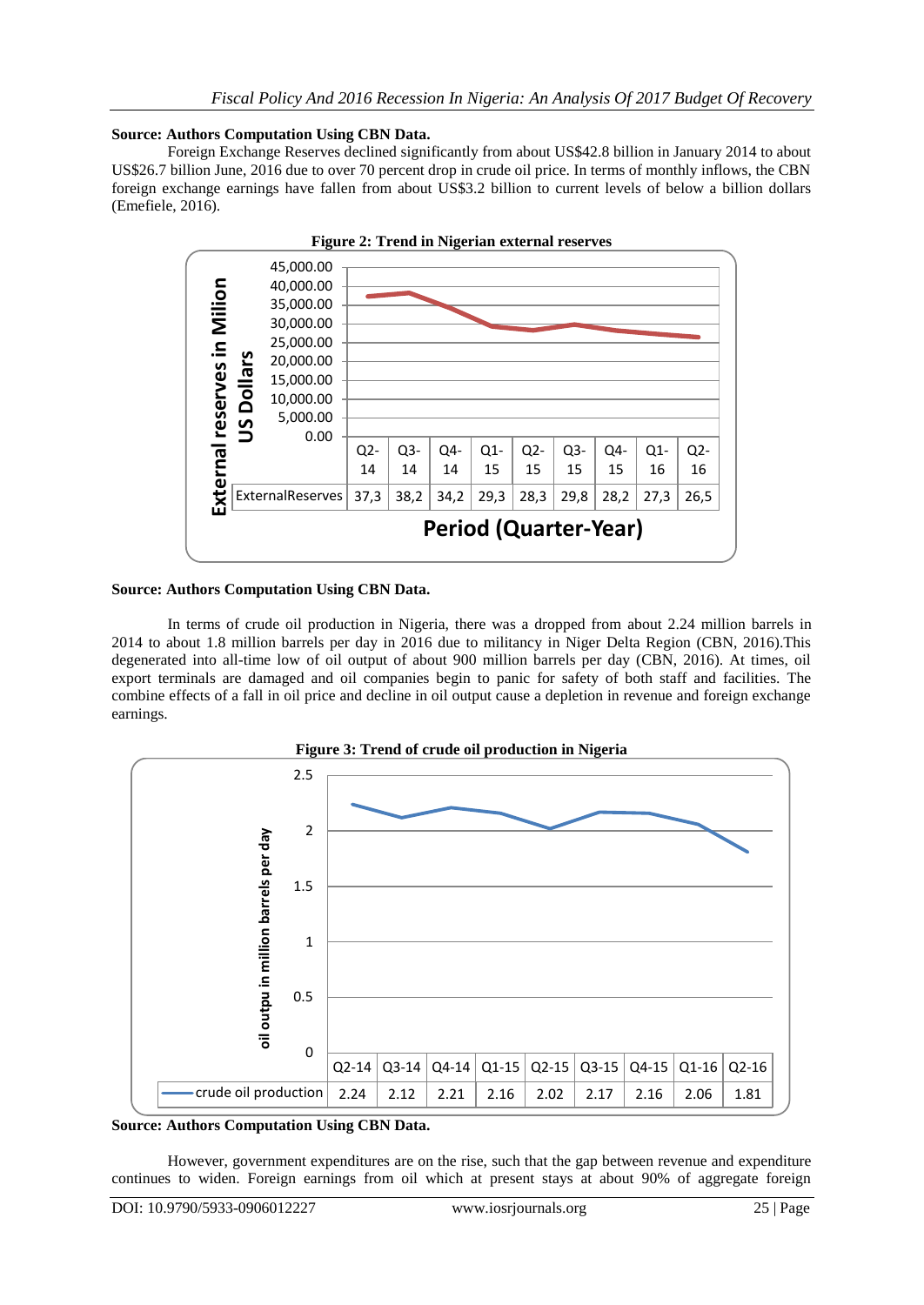exchange earnings is on a strong decline due to simultaneous all-time lows of oil output (oil export) and world crude oil prices. Despite this decline, the demand for foreign exchange has risen significantly. For example, average import bill rise from N148.3 billion per month in 2005 to about N917.6 billion per month in 2015 (Emefiele, 2016). This led to deterioration of naira and strengthening inflationary pressures which worsen the recession. The problem becomes more compounded with the depletion of foreign reserves and excess crude accounts. For instance, external reserves dropped from about 38 billion US Dollars in second quarter of 2014 to about 27 billion US Dollars in second quarter of 2016 while excess crude accounts was completely depleted.

As a consequence, job-cuts, job losses, pay-cuts, non payment of salaries and welfare loss becomes inevitable due to declining income in real terms (purchasing power effects). So to a reasonable extent, recessionary impacts affect virtually all economic agents and consumers feel the impact most.

The combined effects of the aforementioned factors led to the Contraction in the economy 0.36% and 2.06% fall in growth rate of Gross Domestic Product for the first and second quarter of 2016 respectively. This result is not unexpected. World oil price has not improved as it continues to hover between \$40-\$50 dollar per barrel while oil output has not reasonably improved with failed dialogues and continued mistrust between Nigerian government and Niger Delta Militant groups (NBS, 2016). Pronounced efforts to diversify the economy remain highly threatened by poor infrastructures, security challenges and power inadequacies.

## **IV. An Analysis of 2017 Budget**

President Buhari presented 2017 budget of recovery by the last quarter of 2016 to the national assembly estimated at N7.298 trillion which was based on a benchmark crude oil price of N42.5 per barrel, oil production estimate of  $\yen$ 2.2 million barrels per day and an average exchange rate of  $\yen$ 305 to US dollar (Johnson, 2016). The budget expected aggregate revenue of  $\frac{N4.94}{N1.985}$  trillion naira of which oil was projected to contribute  $\frac{N1.985}{N1.985}$ trillion. While the deficit of N2.36 trillion would be finance mainly by borrowing of which N1.254 trillion will be source internally and N1.067 will be source externally. Premised on fiscal economic analysis, the 2017 budget was a deficit budget of economic recovery and growth. Using Keynesiam paradigm, running a deficit budget and borrowing to finance it is not alien. There is need to borrow in recession in order to increase spending that will trigger the exchange towards revitalisation of an economy. The comprehensive policy measures to fight recession in a Keynesian model are; Massive borrowing and infrastructural spending, lower taxes and incentives, accommodating monetary policy, countercyclical spending and investment, acceptance of Natural rate of inflation and given bailout (Jhingan, 2005). Keynes favours injection of money into the economy in the face of recession and that any leakage could lead the economy into depression.

On the expenditure side, the budget estimates for infrastructure was  $\mathbb{N}2.24$  trillion (30.7%), debt servicing  $\text{Al}1.837$  trillion (25.2%),  $\text{Al}1.8$  trillion on cost of governance,  $\text{Al}100$  billion as seed money for  $\text{Al}1$ trillion Family Home Fund,  $\frac{1213.14}{1213.14}$  billion was provided for rail projects and  $\frac{1250}{1213.14}$  billion was set aside as support to Small and Medium Enterprises (SMEs).

An objective analysis of the expenditure side of the budget estimates shows that infrastructural development received priority with budgetary allocation of  $\frac{N}{2}$ . 24 trillion because the government wanted to create an enabling environment for local and foreign investors. It culminated into employment generation and entry of dollars into the economy that improved the value of naira.

The estimate for debt servicing  $(\frac{N}{N}1.837 \text{ trillion})$  and administrative cost  $(\frac{N}{N}1.8 \text{ trillion})$  showed that the economy is under catastrophe. The figures were threatening to the economy and urgent majors needed to be taken if not they will continue to be on the rise and hence cripple the real sector of the economy.

The provision of N100 billion as seed money for Family Home Fund was commendable. Beyond providing home, it will create employ opportunity.

It was a good omen that N213.14 billion naira was estimated in the budget as counterpart funding for the Lagos-Ibadan, Lagos-Calabar, Ajaokuta-Itakpe-Warri and Kaduna-Abuja railway projects. This if completed will ease the pressure on roads, reduce transportation cost and stimulate productivity in Nigeria.

It was also commendable that N50 billion was estimated in the budget as FG contribution to the expansion of existing as well as the development of new Small and Medium Enterprises (SMEs). This is another critical sector that serves as engine of growth. By proper support they can metamorphose to Large Scale Enterprises and lead to economic prosperity as in the case of China, Malaysia and Singapore amongst others. The measure bend was the delay in the passage and signing of the proposed budget due to institutional interests which lowered the actual effects of the budget. However, despite the delay in signing of  $\yen$ 7.44 trillion budget after plus and minus by the acting president professor Yemi Osinbajo on 12<sup>th</sup> June, 2017, Nigeria economy got out recession in the third quarter of 2017 due largely to the strict adherence to the spirit of 2017 budget.